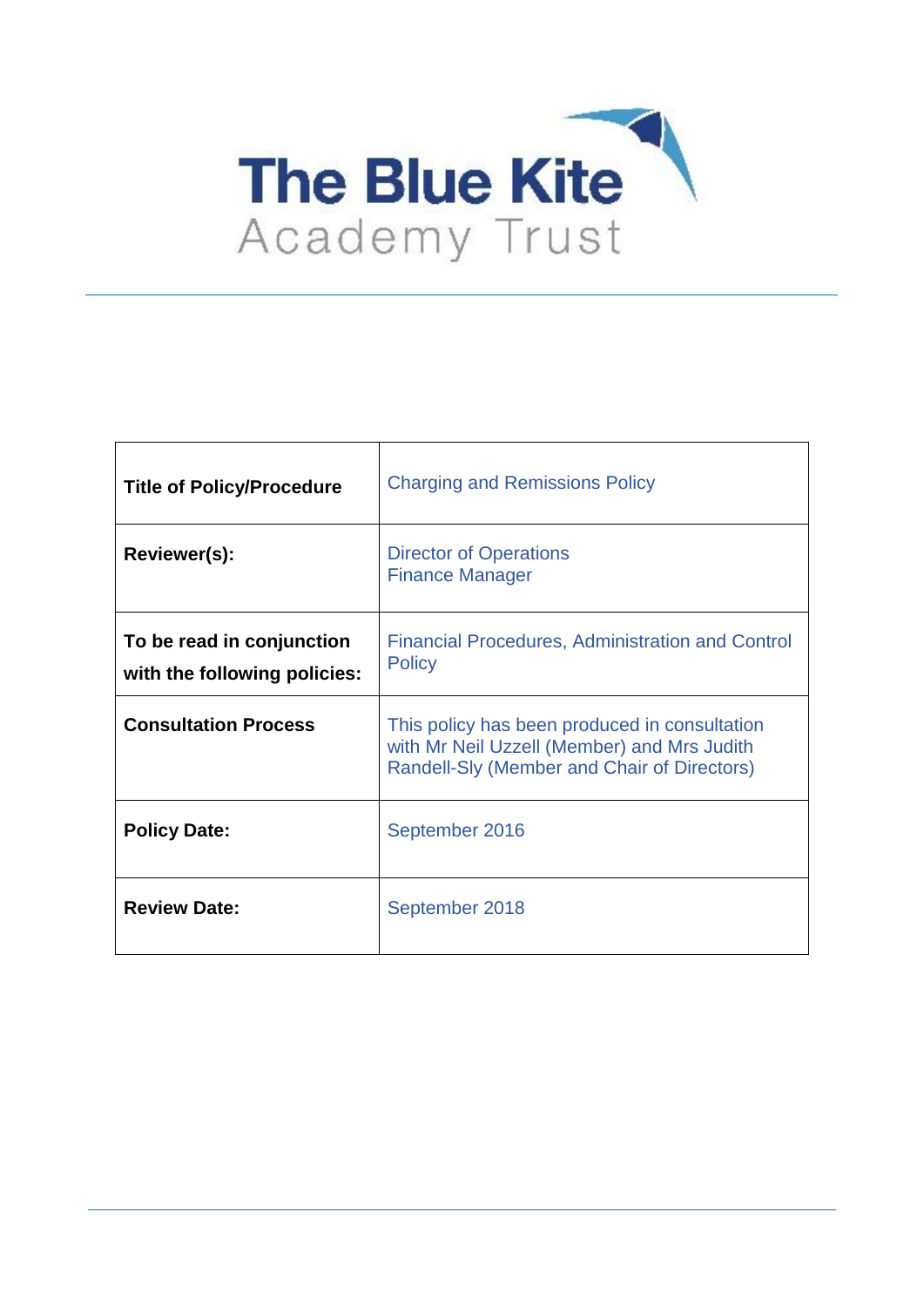The Trust is committed to the general principle of free education and recognizes the valuable contribution that a wide range of activities, including school visits and residential experiences, can make towards all aspects of students' education. It also believes that all our students should have an equal opportunity to benefit from academy activities and visits (curricular and extracurricular) independent of their parent's financial means.

The trust recognises its responsibility to ensure that the offer of activities and educational visits does not place an unnecessary burden on family finances. To this end we will try to adhere to the following guidelines:

- where possible we shall publish a list of visits (and their approximate cost) at the beginning of the school year so that parents can plan ahead
- we have established a system for parents to pay in instalments
- when an opportunity for a trip arises at short notice it will be possible to arrange to pay by instalments beyond the date of the trip
- we acknowledge that offering opportunities on a 'first pay, first served' basis discriminates against pupils from families on lower incomes and we will avoid that method of selection.

The 1996 Education Act requires all schools to have a policy on charging and remissions for school activities, which will be kept under regular review.

The policy identifies activities for which:

- voluntary contributions may be requested
- charges will be made
- charges will not be made
- charges may be waived

# **16.1 VOLUNTARY CONTRIBUTIONS**

Separately from the matter of charging, schools may always seek voluntary contributions in order to offer a wide variety of experiences to pupils. All requests for voluntary contributions will emphasise their voluntary nature and the fact that pupils of parents who do not make such contributions will be treated no differently from those who have.

### *The Law states:*

- if the activity cannot be funded without voluntary contributions the Board of Directors or Headteacher will make this clear to parents from the outset
- no child will be excluded from an activity because his or her parents are unable or unwilling to pay
- if insufficient contributions are received, the trip or activity may have to be cancelled
- if a parent is unwilling or unable to pay their child will still be given an equal chance to on the visit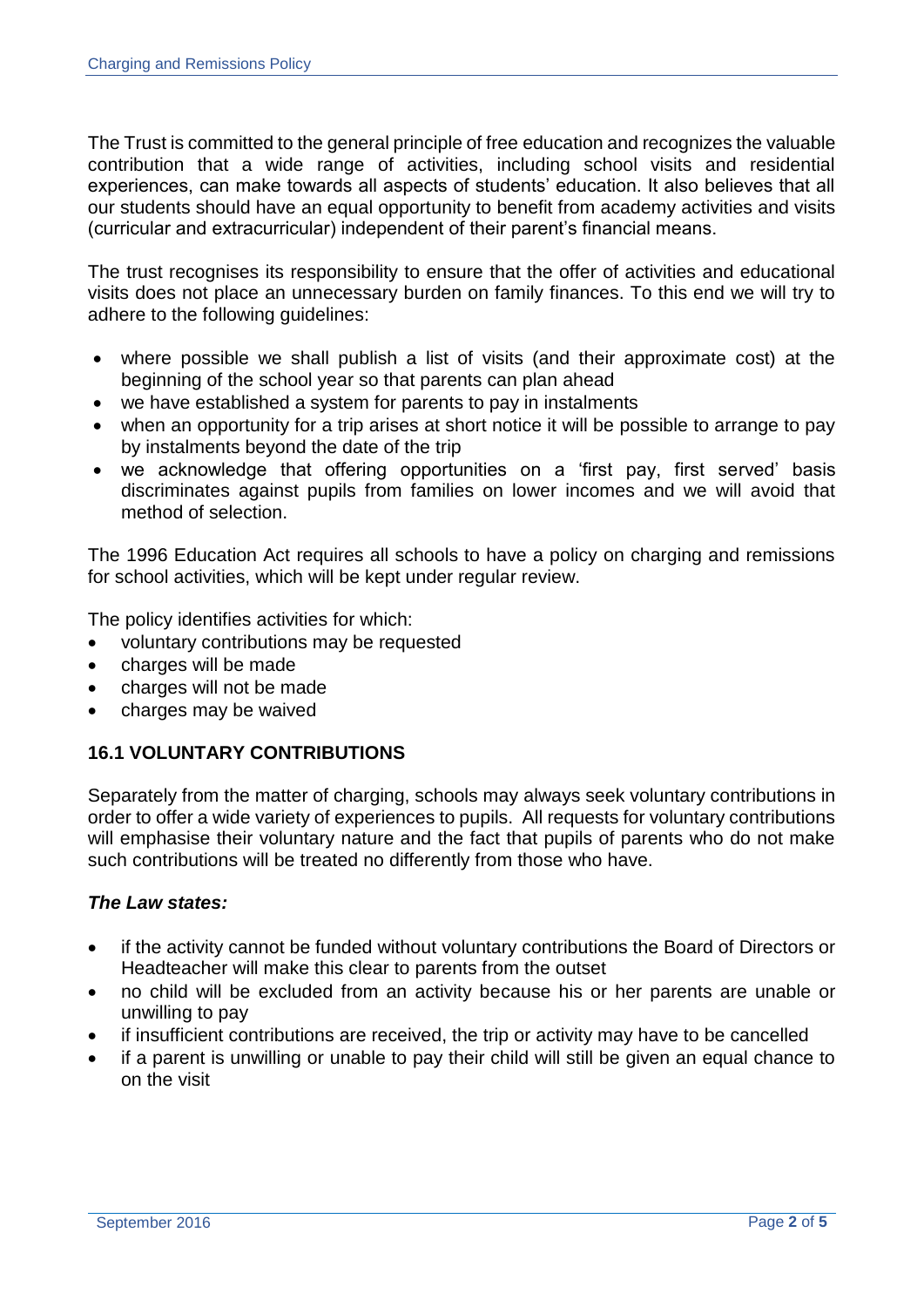## **16.2 CHARGES WILL BE MADE**

The trust reserves the right to make a charge for the following activities which may from time to time be organised by the school:

- **activities outside school hours**  the school will endeavour to provide a range of such activities from time to time. These will sometimes include day and residential experiences, and are known generally as 'optional extras'. Charges may be made for these activities EXCEPT where they are provided to fulfil any requirements specified in the syllabus of a prescribed public examination or are required in order to fulfil statutory duties relating to the National Curriculum or to religious education in which case they are not regarded as optional extras as such and charges cannot be made. (Board and lodging charges may still however be made for any residential activities subject to the remission arrangements described below (time spent on travel counts in this calculation if the travel itself occurs during school hours)
- **residential activities held during school hours**  charges may be made for the board and lodging element of those residential activities during school hours. Parents will be notified in advance of any such activities which the school proposes to organise and the estimated cost. Parental consent will be obtained for their children's participation in any such activities for which a charge may be made. However pupils whose parents are in receipt of certain benefits (see remissions policy below) may not be charged for board and lodging costs
- **music tuition**  music tuition for individuals or groups of up to 4 pupils
- **home to school student transport**  costs incurred by the school in providing home to school transport for students who live outside of the school's designated catchment area

Parents will be notified in advance of any 'optional extras' which the school proposes to organise and the estimated cost. Parental consent will be obtained if their children are to participate in any activities for which a charge may be made.

Any charge for a particular activity will be dependent upon the type of activity and its cost and the number of participants. This charge will not exceed the actual cost of providing the activity, divided equally by the number of pupils willing to participate. The cost of other pupils participating in the visit will not be included in the charge. The charge may however include an appropriate element for such things as:

- the pupil's travel costs
- the pupil's board and lodging costs
- materials, books, instruments and other equipment
- non-teaching staff costs
- entrance fees to museums, castles, theatres, etc.
- insurance costs
- the expenses only of participating teachers engaged on a separate contract for services to provide the 'optional extra'

If the number of school sessions on a residential trip is equal to or greater than 50% of the number of half days spent on the trip it is deemed to have taken place during school hours (even if some activities take place late in the evening). Whatever the starting and finishing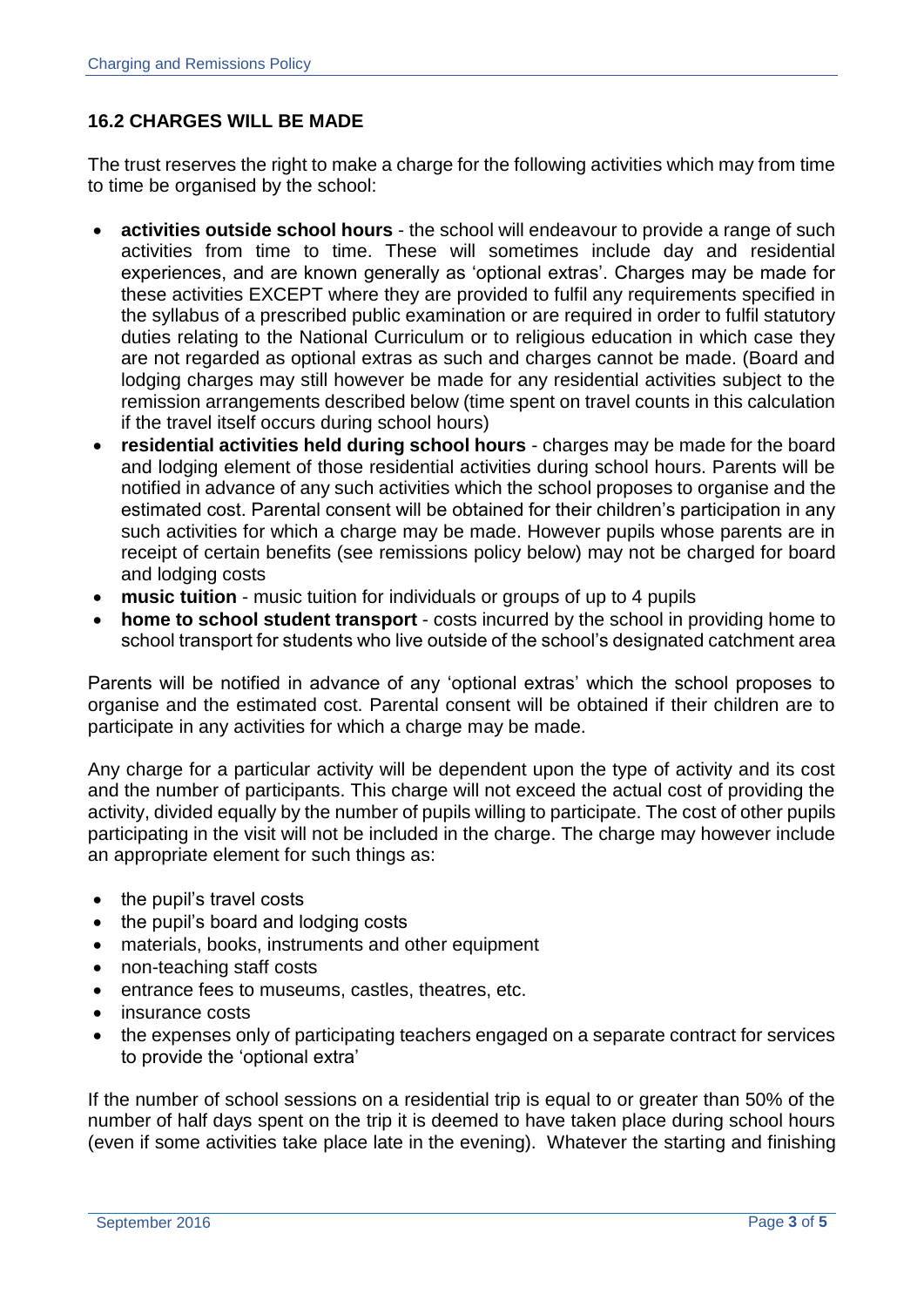times of the school day, regulations require that the school day is divided into 2 sessions. A "half day" means any period of 12 hours ending with noon or midnight on any day.

# **16.3 CHARGES WILL NOT BE MADE**

Charges will not be made for the following:

- an admission application
- education provided during school hours (including the supply of any materials, books, instruments or other equipment)
- education provided outside school hours if it is part of the National Curriculum, or part of a syllabus for a prescribed public examination that the pupil is being prepared for at the school, or part of the school's basic curriculum for religious education
- tuition for pupils learning to play musical instruments (or singing) if the tuition is required as part of the National Curriculum, or part of a syllabus for a prescribed public examination that the pupil is being prepared for at the school, or part of religious education
- entry for a prescribed public examination, if the pupil has been prepared for it at the school
- examination re-sit(s) if the pupil is being prepared for the re-sit(s) at the school. However, if a pupil fails, without good reason, to meet any examination requirement for a syllabus a charge will be made
- education provided on any trip that takes place during school hours
- education provided on any trip that takes place outside school hours, is part of the National Curriculum, or part of a syllabus for a prescribed public examination that the pupil is being prepared for at the school, or part of the school's basic curriculum for religious education
- supply teachers to cover for those teachers who are absent from school accompanying pupils on a residential trip
- transport provided in connection with an educational trip

# **16.4 REMISSIONS**

In order to remove financial barriers from disadvantaged pupils, the trust has agreed that some activities and visits where charges can legally be made will be offered at no charge or a reduced charge to parents in particular circumstances. This remissions policy sets out the circumstances in which such charges will be waived.

Families will qualify for remission or help with charges if they are in receipt of: pupil premium and/or currently in receipt of free school meals

- Income Support including pension credit for over 60's
- income-based Jobseekers Allowance
- support under part VI of the Immigration and Asylum Act 1999
- Child Tax Credit, (but not working tax credit) and who have a yearly taxable household income of less than £16,190.
- An income related employment and support allowance
- Support under part V1 of the Immigration & Asylum Act 1999